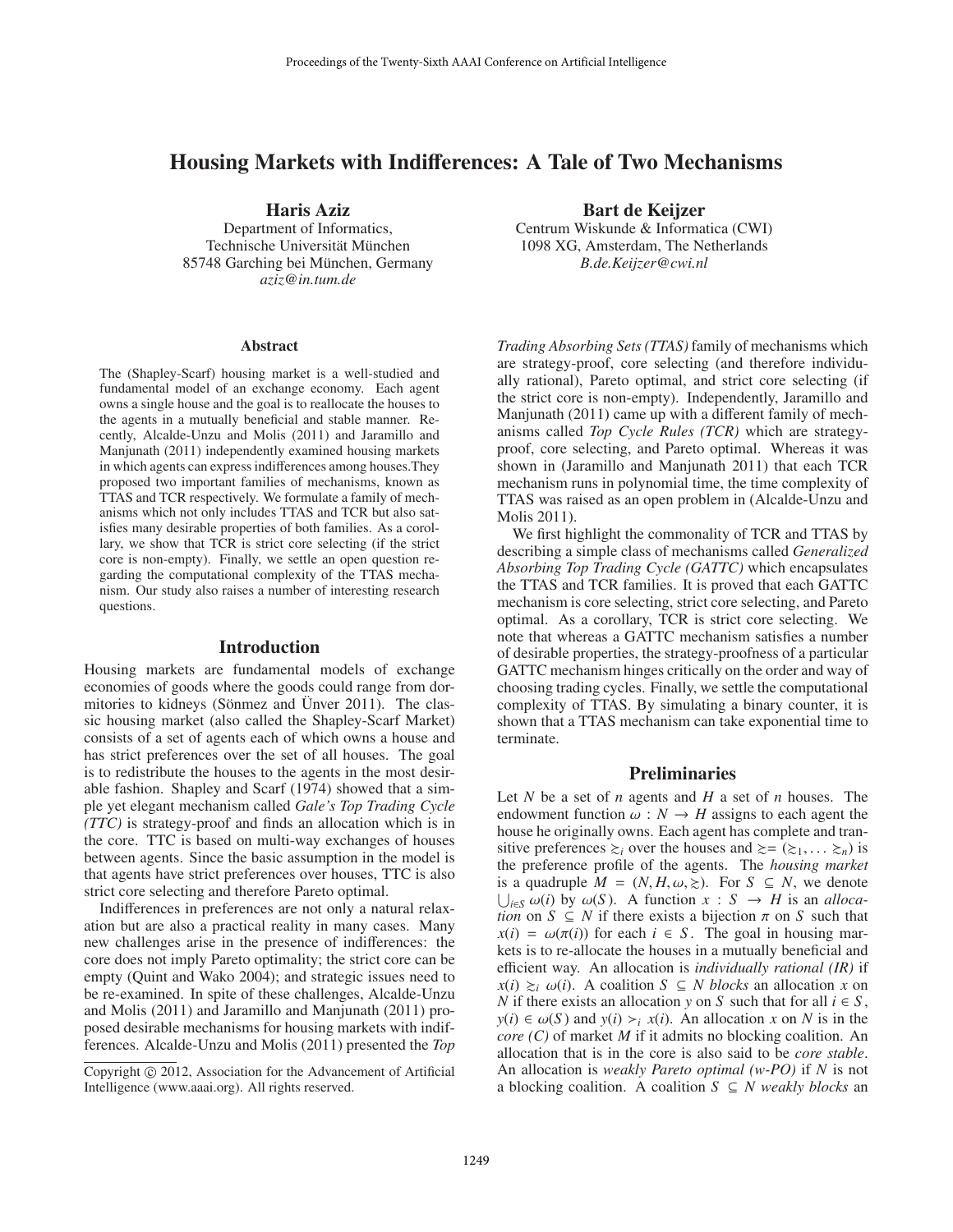allocation  $x$  on  $N$  if there exists an allocation  $y$  on  $S$  such that for all *i* ∈ *S*, *y*(*i*) ∈  $ω(S)$ , *y*(*i*)  $≥$ <sub>*i*</sub> *x*(*i*), and there exists an  $i \in S$  such that  $y(i) > i x(i)$ . An allocation *x* on *N* is in the *strict core (SC)* of market *M* if it admits no weakly blocking coalition. An allocation that is in the strict core is also said to be *strict core stable*. An allocation is *Pareto optimal (PO)* if *N* is not a weakly blocking coalition. It is clear that strict core implies core and also Pareto optimality. Core implies weak Pareto optimality and also individual rationality.

A mechanism that always returns a Pareto optimal and (strict) core stable allocation is said to be *Pareto optimal* and *(strict) core-selecting* respectively. A mechanism is *strategy-proof* if for each agent, reporting false preferences to the mechanism will not be beneficial to the agent (i.e., when the agent reports false preferences, he will not end up with a house that he prefers more than the house he would get when he reports his true preferences to the mechanism).

Desirable allocations of housing markets can be computed via a graph-theoretic approach to housing markets. Each housing market  $M = (N, H, \omega, \geq)$  has a corresponding simple digraph  $G(\ge) = (N \cup H, E)$  such that for each  $i \in N$ and  $h \in H$ ,  $(i, h) \in E$  if  $h \ge h'$  for all  $h' \in H$ , and  $(h, i)$  if  $h = \omega(i)$ . In other words, each agent points to his maximally  $h = \omega(i)$ . In other words, each agent points to his maximally preferred houses and each house points to his owner. An *absorbing set* of a digraph is a strongly connected component from which there are no outgoing edges. Two nodes constitute a *symmetric pair* if there are edges from each node to the other. Both nodes are then called *paired-symmetric*. An absorbing set is *paired-symmetric* if each node belongs to a symmetric pair.

### **GATTC**

In this section, we formulate a simple family of mechanisms called *Generalized Absorbing Top Trading Cycle (GATTC)* which is designed for housing markets with indifferences and extends not only TTC but also includes the two families TTAS and TCR. It is based on multi-way exchanges of houses between agents. We will show that GATTC satisfies many desirable properties of housing mechanisms such as being core-selecting and Pareto optimal.

Before we describe GATTC, we will introduce the original TTC mechanism which is for the domain of housing markets with strict preferences. TTC works as follows. For a housing market *M* with strict preferences, we first construct the corresponding graph  $G(\ge)$  as defined above. Then, we start from an agent and walk arbitrarily along the edges until a cycle is completed. A cycle starting from any agent is of course guaranteed to exist as each node in  $G(\ge)$  has positive outdegree. This cycle is removed from  $G(\ge)$ . Within the removed cycle, each agent gets the house he was pointing to. The graph  $G(\ge)$  is *adjusted* so that the remaining agents point to the most preferred houses among the remaining houses. The process is repeated until all the houses and agents are deleted from the graph.<sup>1</sup>

For a housing market with indifferences, TTC can still be used to return a core selecting allocation: break ties arbi-

trarily and then run TTC. However such an allocation may not be Pareto optimal (see *e.g.*, Alcalde-Unzu and Molis, 2011; Jaramillo and Manjunath, 2011). GATTC achieves Pareto optimality and is based on absorbing sets and the concept of a 'good cycle'. A *good cycle* is any cycle in  $G(\ge)$  which contains at least one node that is not pairedsymmetric. By *implementing a cycle* we mean reallocating the houses along the cycle. For example consider the cycle  $a_0, h_1, a_1, \ldots, h_m, a_m, h_0, a_0$ . Then for all  $i \in \{0, \ldots, m\}$ , house  $h_{i+1 \mod m}$  is made to point to  $a_i$ . The following is the description of a GATTC mechanism.

#### GATTC

Let  $G = G(\ge)$  and repeat the following until *G* is empty.

- 1. Repeat the following a finite number of times on *G*:
- 1.1. Either implement a non-good cycle (if *G* is not empty), or do nothing.
- 1.2. Either remove a paired-symmetric absorbing set and adjust<sup>2</sup> *G* (if a paired symmetric-absorbing set exists), or do nothing.
- 2. Repeatedly remove paired-symmetric absorbing sets and adjust *G*, until there are no paired-symmetric absorbing sets in *G*.
- 3. If *G* is not empty, implement a good cycle.

We stress that the choices that a GATTC mechanism makes in steps 1.1. and 1.2. are allowed to be different each time the mechanism executes these steps during the same run. The same holds for the number of times that steps 1.1. and 1.2. are repeated, each time that step 1 is executed. It is not even required that a GATTC mechanism is deterministic: as long as the property that the output can always be obtained by a procedure that respects the form above, it is part of the GATTC family.

**Example 1** *Consider a housing market*  $M = (N, H, \omega, \geq)$ *where*  $N = \{a_1, \ldots, a_5\}$ ,  $H = \{h_1, \ldots, h_5\}$ ,  $\omega$  *is such that*  $\omega(a_i) = h_i$  for all  $i \in \{1, \ldots, 5\}$ , and preferences  $\succcurlyeq$  are defined as follows: *fined as follows:*

| agent                                             | $a_1$ | $a_2$ $a_3$ | $a_4$          | a <sub>5</sub>          |
|---------------------------------------------------|-------|-------------|----------------|-------------------------|
| preferences $h_2$ $h_3$ $h_4$ , $h_5$ $h_1$ $h_2$ | $h_1$ | $h_2$ $h_3$ | $h_5$<br>$h_4$ | $h_4$<br>h <sub>5</sub> |

*Then, if ties are broken in any way, TTC does not return a Pareto optimal allocation. However, GATTC (or TTAS*/*TCR) returns the following Pareto optimal allocations:* {{*a*<sup>1</sup>, *<sup>h</sup>*2}, {*a*<sup>2</sup>, *<sup>h</sup>*3}, {*a*<sup>3</sup>, *<sup>h</sup>*5}, {*a*<sup>4</sup>, *<sup>h</sup>*1}, {*a*<sup>5</sup>, *<sup>h</sup>*4}} *or* {{*a*<sup>1</sup>, *<sup>h</sup>*1}, {*a*<sup>2</sup>, *<sup>h</sup>*3}, {*a*<sup>3</sup>, *<sup>h</sup>*4}, {*a*<sup>4</sup>, *<sup>h</sup>*5}, {*a*<sup>5</sup>, *<sup>h</sup>*2}}*. Figure 2 (placed at the end of this paper, due to space constraints) illustrates the first steps in the execution of a GATTC mechanism on this housing market.*

We say that a housing market mechanism is *valid* if it terminates and returns a proper allocation.

Theorem 1 *GATTC is valid, core-selecting, and Pareto optimal.*

<sup>&</sup>lt;sup>1</sup>Please see Section 2.2 of (Sönmez and Ünver, 2011) for an elegant illustration of how TTC works.

<sup>2</sup>*Adjusting* is defined here in the same way as for the TTC mechanism.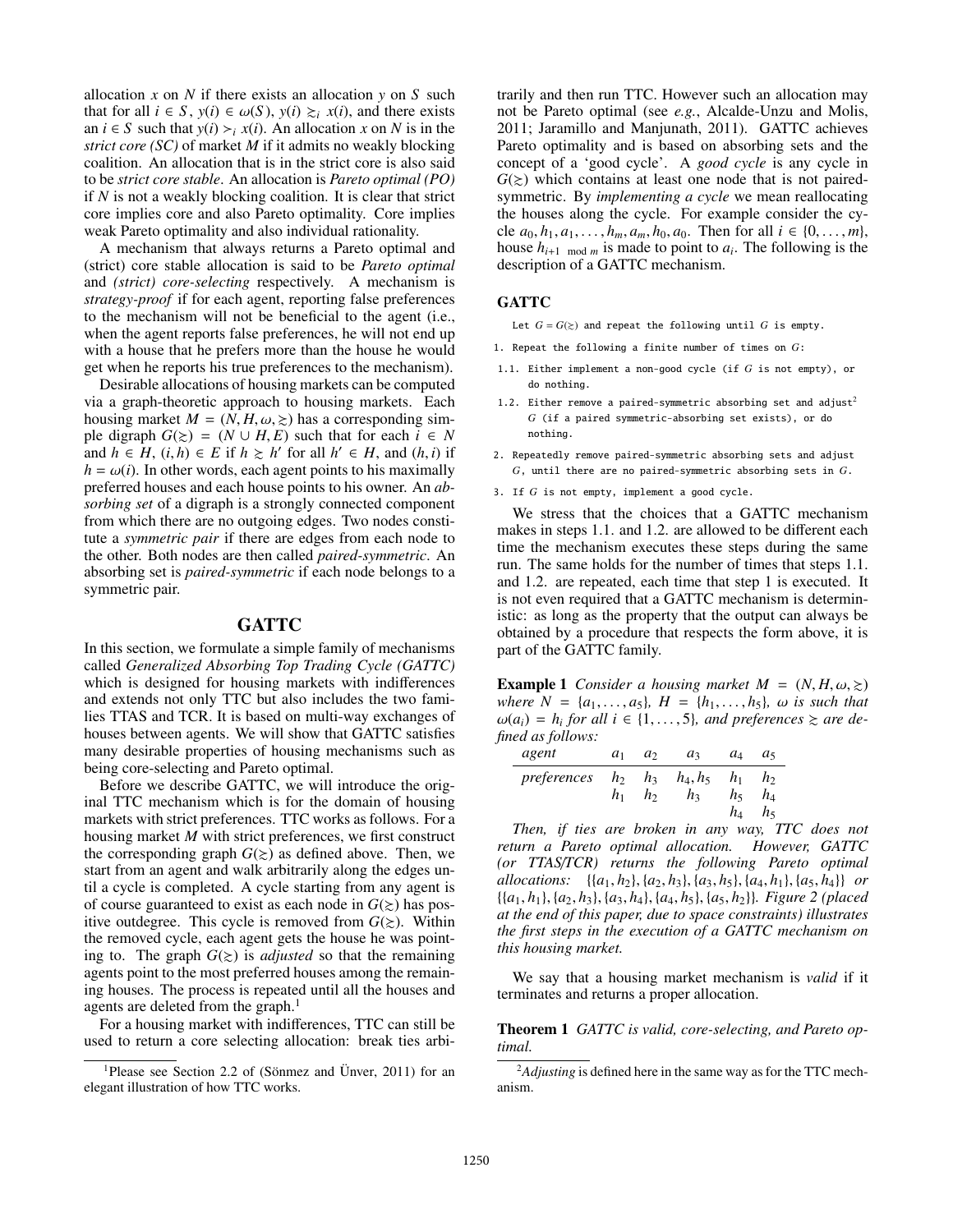*Proof:* We prove each property separately:

- *Valid:* At the beginning of every step, *G* has the property that each node has positive out-degree. For non-empty graphs with this property, an absorbing set of cardinality greater than 1 is guaranteed to exist (Kalai and Schmeidler, 1977). Therefore, if *G* is not empty, then at step 1.1. there is guaranteed to be a cycle, and at step 3. there is guaranteed to be a good cycle (because there must be an absorbing set that is not paired-symmetric). In each iteration (of steps 1, 2, and 3), if paired-symmetric absorbing sets exist they are removed in Step 2.<sup>3</sup> Also, at least one good cycle is implemented in step 3 which reduces the number of non-paired-symmetric nodes. Therefore, there can be a maximum of  $O(n)$  iterations until GATTC terminates. Since each removed house is allocated to the agent it was last pointing to, GATTC returns a proper allocation.
- *Core selecting:* When any agent *i* is removed from the graph along with his allocated house *h*, then *h* is a maximal house for *i* from among the remaining houses. Therefore *i* cannot be in a blocking coalition with the agents remaining in the graph.
- *Pareto optimal*: Let  $S_k$  be the *k*th paired-symmetric absorbing set that arises at some point in the GATTC mechanism (and is thus removed from the graph by the GATTC mechanism, and is included accordingly in the allocation produced by the GATTC mechanism). In any allocation *x* in which none of the players are worse off than in the allocation produced by GATTC, these players must be allocated to houses in  $S_1$ . Taking this as the base case, it follows by easy induction that in *x*, the players of  $S_k$  must be allocated to houses in the *k*th paired-symmetric absorbing set. Next, suppose that *i* is a player in  $S_k$  for some *k*. Then no house in  $S_k$  is more preferred by *i* than the house that the GATTC mechanism assigns him to. It follows that no player is strictly better off in *x* than in the allocation produced by GATTC.

This completes the proof.

Theorem 2 *GATTC is strict core selecting in case the strict core is non-empty.*

*Proof:* We prove the statement by proving two claims. The first claim is the following:

Claim 1 *GATTC ensures that if each agent in an absorbing set A can get his maximal house within A, then it will.*

*Proof:* Define an *inward set* as a set of vertices without edges pointing outward from *A*. An absorbing set is by definition an inward set. We prove this claim for the more general notion of inward sets. Let *A* be an inward set that arises at some point in time *t* during execution of the GATTC mechanism, and assume that each agent can simultaneously get a maximal house in *A*. If *A* eventually becomes pairedsymmetric, then every agent in *A* surely gets a maximal house within *A*. Let us thus assume that *A* does not eventually become paired-symmetric. Consider the first point in

time  $t'$  where vertices are removed from  $A$  by the mechanism. This point *t'* exists because the mechanism terminates. All cycles that are implemented in between *t* and *t'* either lie completely inside *A* or completely outside *A*, because there are no edges pointing from outside *A* to a vertex in *A*. It follows that at point  $t'$ , the removed paired-symmetric absorbing set  $A'$  is a strict subset of  $A$ . Note that agents in  $A \setminus A'$  cannot get a house from within  $A'$  without some agent in *A'* getting a worse house. Hence, by the assumption that each agent in *A* can get his maximal house within *A*, it follows that agents in  $\overline{A} \setminus A'$  can still all get a maximal house from within  $A \setminus A'$ . The proof follows by induction; repeating the same argument on the inward set  $A \setminus A'$  that arises when removing  $A'$  from the graph.

The next claim is as follows.

Claim 2 *The returned allocation x is in the strict core if and only if for each absorbing set A encountered in the algorithm, each agent in A will get his maximal house in A.*

*Proof:*  $(\Rightarrow)$  Assume there is an agent  $i \in A$  such that there exists a house *h* in *A* for which  $h \geq i$  *x*(*i*). But then *i* can be involved in a weakly blocking coalition by forming a cycle within *A*.

 $(\Leftarrow)$  Assume that each agent *i* in *A* gets a maximal house from within *A*. Thus *i* cannot be part of a blocking coalition. It could still be part of a weakly blocking coalition if an agent *i* in *A* had a maximal house *h* outside *A* within the remaining graph and there exists a cycle of the form  $i, h, \ldots, i$ .<br>But this is not possible since A is absorbing But this is not possible since *A* is absorbing.

From the two claims, the theorem follows.  $\square$ 

We also observe that on the domain of strict preferences, GATTC is equivalent to TTC. The reason is that implementation of any cycle results in a paired-symmetric absorbing set which is then removed from the graph. Ma (1994) proved that for housing markets with strict preferences, a mechanism is core selecting if and only if it is individually rational, Pareto optimal, and strategy-proof. On the other hand, we note that in the presence of ties, even if a mechanism is core selecting, and Pareto optimal, it is not necessarily strategy-proof.

#### Theorem 3 *Not every GATTC mechanism is strategy-proof.*

*Proof Sketch:* Consider the following GATTC mechanism in which no non-good cycle is implemented and every good cycle is found in the following way. Consider  $a_i \in N$ ,  $h_j \in H$ such that  $(a_i, h_j) \in E$ ,  $(h_j, a_i) \notin E$ , and  $a_i$  and  $h_j$  are in a strongly connected component. Then there exists a shortest strongly connected component. Then, there exists a shortest path *P* from *h<sup>j</sup>* to *a<sup>i</sup>* . Find this path *P* by Dijkstra's shortest path algorithm. Path *P* gives us a good cycle  $a_i$ ,  $h_j$ ,  $P$ ,  $a_i$ .<br>For this subclass of GATTC it can be shown that an a

For this subclass of GATTC, it can be shown that an agent may have incentive to lie about his preferences to obtain a better allocation. Informally, there exist instances of a housing market in which if an agent *a* does not lie, it may only get a third most preferred house. However, if *a* points to his second most preferred house *h* in the graph, it can manage to influence which good cycle is selected and be included in that good cycle. Agent *a* then gets allocated *h*.  $\square$ 

<sup>&</sup>lt;sup>3</sup>An absorbing set of a graph can be computed in linear time via the algorithm of Tarjan (1972).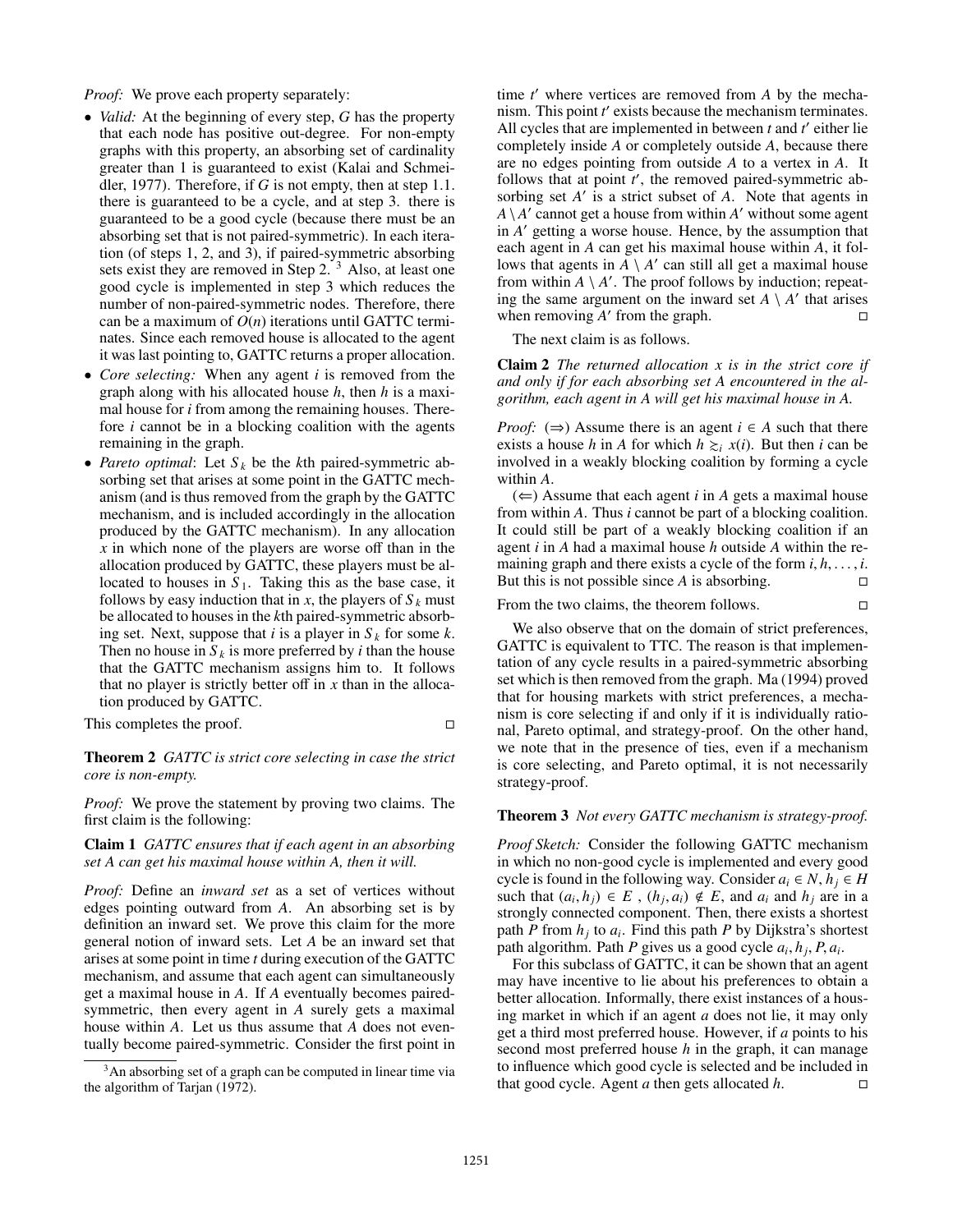## TTAS and TCR

We now describe the two families of mechanisms in the literature — TTAS (Alcalde-Unzu and Molis, 2011) and TCR (Jaramillo and Manjunath, 2011) — designed for housing markets with indifferences. Both families of mechanisms are extensions of TTC. We will later show that both families are subclasses of GATTC.

## TTAS

Fix a priority ranking of the houses; i.e., a complete, transitive and antisymmetric binary relation over H. Construct the graph  $G(z)$ , and run the following procedure on it (starting with *i* = 1, incrementing *i* every iteration) until no more agents are remaining in the graph.

Step i

- (i.1) Let each remaining agent point to her maximal houses among the remaining ones. Select the absorbing sets of this digraph.
- (i.2) Consider the paired-symmetric absorbing sets. Their agents are allocated the house that the agents currently point to in the graph. These absorbing sets are removed from the graph.
- (i.3) Consider the remaining absorbing sets. Select for each agent a unique house to point to by using the following criterion: each agent *i* currently owning house *h* provisionally points only to the house that *i* likes most (according to  $\gtrsim$ *i*) among the houses remaining. Ties are broken by selecting the among the candidate houses the one that comes after *h* in the priority order (if there is no such house, then select among the candidate houses the first house in the priority order).
- (i.4) Then, in this subgraph, there is necessarily at least one cycle and no two cycles intersect. Assign (provisionally) to each agent in these cycles the house that he is pointing to, but do not remove them from the graph.

The algorithm terminates when no agents and houses remain, and the outcome is the assignment formed during its execution.

## **TCR**

Consider a priority ranking of the agents; i.e., a complete, transitive and antisymmetric binary relation over *A*. Do the following until no more agents are left.

- 1. Departure: A group of agents is chosen to ''depart'' if two conditions are met: i) What each agent in the group holds is among his most preferred houses (among the remaining ones), and ii) All of the most preferred houses (among the remaining ones) of the group are held by them. Once a group departs, each agent in it is assigned what he holds and is removed from the set of remaining agents. In addition, their houses are removed from the remaining houses. There may be another group that can be chosen to depart. The process continues until there are no more groups that can depart. If the two conditions are not met by any group, then nobody departs.
- 2. Pointing: Each agent points to an agent holding one of his top houses (among the remaining ones). Since there may be more than one such agent, the problem of figuring whom each agent points to is a complicated one.

We solve it in stages as follows:

- Stage 1 For each remaining j such that j holds the same house that he held in the previous step, each i that pointed at j in the previous step points to j in the current step. Of course, this does not apply for the very first step.
- Stage 2 Each i with a unique top house (among the remaining ones) points to the agent holding it.
- Stage 3 Each agent who has at least one of his top houses (among the remaining ones) held by an unsatisfied agent points to whomever has the highest priority among such unsatisfied agents.
- Stage 4 Each agent who has at least one of his top houses (among the remaining ones) held by a satisfied agent who points to an unsatisfied agent points to whomever points to the unsatisfied agent with highest priority. If two or more of his satisfied ''candidates'' point to the unsatisfied agent with highest priority, he points to the satisfied candidate with the highest priority.
- Stage ... And so on.
	- 3. Trading: Since each remaining agent points to someone, there is at least one cycle of remaining agents. For each such cycle, agents trade according to the way that they point and what they hold for the next step is updated accordingly.

Note that TTAS and TCR mechanisms depend on the priority ordering over *H* and *A* respectively. The variation in priority rankings leads to classes of mechanisms rather than a single mechanism. Next, we show that TTAS and TCR are subclasses of GATTC in which cycles are selected via the strict order over houses and agents respectively.

#### Theorem 4 *GATTC generalizes both the TTAS and TCR families of mechanisms.*

*Proof:* (*GATTC generalizes TTAS*). (*GATTC generalizes TTAS*). Step i.2 of TTAS corresponds to repeatedly executing step 1.2. (and skipping step 1.1). After that, TTAS may implement a number of non-good cycles. This corresponds in GATTC to executing step 1.1 (skipping step 1.2). However, the proof of Proposition 1 in (Alcalde-Unzu and Molis, 2011) shows that TTAS can never perpetually implement non-good cycles: Either the graph becomes empty, or eventually a good cycle is found and implemented. So executing in TTAS step i.2 to i.4 on iterations where a good cycle is implemented, corresponds to executing steps 3 and 4 of GATTC.

(*GATTC generalizes TCR*). A TCR rule reduces to the GATTC mechanism if zero non-good cycles are implemented in Step 1. and if in Step 3 of GATTC, a good cycle is implemented in the particular way as outlined in the definition as TCR. It is clear from the Step 2 (pointing) of TCR that the way agents are made to point, the cycle induced involves at least one node which is not paired-symmetric. Therefore the cycle in question is a good cycle.  $\Box$ 

In contrast to TTAS (which is strict core-selecting), it was not known whether TCR is also strict core-selecting. As a corollary of Theorems 2 and 4, we obtain the following.

### Corollary 1 *Each TCR mechanism is strict core selecting (if the strict core is non-empty).*

In the next section, we answer an open question concerning the running time of the TTAS mechanism.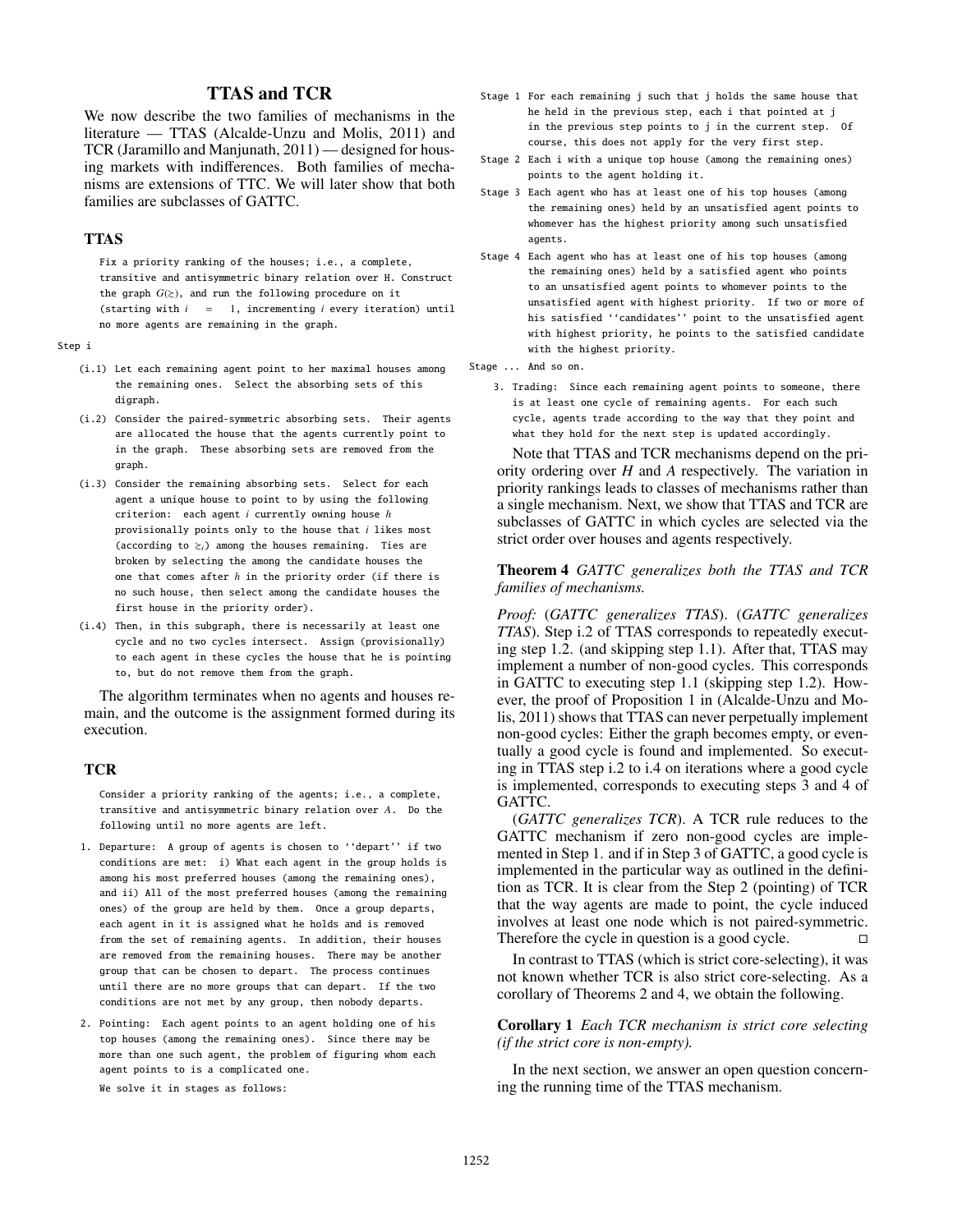

Figure 1: (Illustrative example for the proof of Theorem 5.) The graph at the beginning of every step of the TTAS mechanism when it is ran on the instance  $M_3$ . Black vertices represent players and white vertices represent houses. When an arc is drawn that has arrows pointing to both its vertices, say vertices *a* and *b*, then it stands for the presence of arcs  $(a, b)$  and  $(b, a)$  in the graph. At the graph for step 1, the names of the vertices are displayed. This is omitted for subsequent steps. In the last step it can be seen that the entire graph is paired symmetric. For every step *i* except the last one, an arc is displayed in bold in the graph of step *i* when that arc points from an agent to a house and when that arc is included in the subgraph generated in part 3 of step *i* (the remaining arcs in this subgraph are all arcs pointing from houses to agents). When in some step, the graph at the beginning of that step equals  $G_b$  for some  $b \in \{0, 1\}^k$ , then this is indicated in the figure by the tag " $(G_b)$ "<br>after the step number after the step number.

## Complexity of TTAS

An important property of TTAS is that if an agent *i* is reallocated a house *h* during the running of TTAS but *i* and *h* are not yet deleted from the graph, then agent *i* is guaranteed to be finally allocated a house  $h' \in H$  such that  $h \sim_i h'$  (Lemma 1, Alcalde-Unzu and Molis, 2011). Therefore the number of symmetric pairs can only increase during the running of the algorithm although they may stay constant in a number of iterations. Alcalde-Unzu and Molis (2011) showed that despite a number of stages in which no obvious progress is being made, TTAS eventually terminates (Proposition 1, Alcalde-Unzu and Molis, 2011). Although, we know that TTAS terminates and results in a proper allocation, the proof of (Proposition 1, Alcalde-Unzu and Molis, 2011) does not help shed light on how many steps are taken in the running of TTAS.We will show the following.

**Theorem 5** *There exists a family of housing markets*  $\{M_k =$  $(N_k, H_k, \omega_k, \leq^k) : k \in \mathbb{N}_{>0}$  *with*  $|\tilde{N}_k| = |H_k| = 2k + 1$ , and corresponding priority rankings  $\{R_k : k \in \mathbb{N}_{>0}\}$  such that if *corresponding priority rankings*  ${R_k : k \in \mathbb{N}_{>0}}$  *such that if the TTAS mechanism receives input M<sup>k</sup> and chooses R as its priority ranking in step* 0*, then the TTAS mechanism runs for*  $\hat{a}$ *d* least  $2^k = 2^{(|N_k|-1)/2}$  steps until it terminates.

This theorem shows thus that the TTAS mechanism, according to its current description, does not run in polynomial time. It still might be that for each instance, there is some priority ranking such that the TTAS mechanism runs in polynomial time, but then at least some additional details are needed in the description on how to choose the priority ranking. The algorithm described in Alcalde-Unzu and Molis (2011) is not sufficient.

*Proof:* The houses and agents of housing market *M<sup>k</sup>* are named as  $H_k = \{h_1, h'_1, h_2, h'_2, \dots, h_k, h'_k, h_{k+1}\}\$  and  $\{a_1, a'_1, a_2, a'_k, a_k, a'_k, a_{k+1}\}\$  $\{a_1, a'_1, a_2, a'_2, \dots, a_k, a'_k, a_{k+1}\}$  respectively. In the initial en-

dowment, house  $h_j$  is assigned to agent  $a_j$  for all  $j \in [k+1]$ ,<sup>4</sup> and house  $h'_j$  is assigned to agent  $a'_j$  for all  $j \in [k]$ . The preference profile of agent  $a_j$ ,  $j \in [k]$  is described by two equivalence classes: his class of most preferred houses is  $\{h'_j, h_j, h_{j+1}\}\$ , and the remainder of the houses is in his other<br>equivalence class i.e., his class of least preferred houses equivalence class, i.e., his class of least preferred houses. The preference profile of agent  $a'_j$ ,  $j \in [k]$ , is also described by two equivalence classes: His class of most preferred houses is  $\{h_j, h'_j, h_1\}$  (so for  $j = 1$ , this set has cardinality 2), and the remainder of the houses are in the other equivalence class, i.e., his class of least preferred houses. The preference profile of agent  $a_{k+1}$  is also described by two equivalence classes: His class of most preferred houses is  $\{h_1\}$ , and the remainder of the houses is in his other equivalence class, i.e., his class of least preferred houses. The priority ranking *R* is  $(h_1, h'_1, h_2, h'_2, \ldots, h_k, h'_k, h_{k+1}).$ <br>The high level idea of this ex-

The high level idea of this example is to simulate a binary counter. The graph that the TTAS mechanism maintains will contain a single absorbing set in every step: the entire graph. In every step except the last one, the only agent that prevents the graph from being paired-symmetric will be agent  $a_{k+1}$ . We associate bit-strings of length *k* to the graphs that may arise in some of the steps of the TTAS algorithm: Let  $b \in$  $\{0, 1\}^k$  be any bit-string of length *k*, then we define the graph  $G_k$  as the graph where for all *i*  $G_b$  as the graph where for all *j*,

- $a_j$  and  $a'_j$  all point to their set of most preferred houses,
- if  $b_j = 0$ , then  $h_j$  points to  $a_j$  and  $h'_j$  points to  $a'_j$ .
- if  $b_j = 1$ , then  $h_j$  points to  $a'_j$  and  $h'_j$  points to  $a_j$ .

We prove that for all bit-strings *b* of length *k* there is a step  $i<sub>b</sub>$ such that the graph at the beginning of step  $i_b$  is equal to  $G_b$ . Because there are  $2^k$  possible bit-strings, it then follows that there are at least  $2^k$  steps before the algorithm terminates.

In order to understand what happens during the execution of the TTAS algorithm on an instance  $M_j$ , it will be helpful

<sup>&</sup>lt;sup>4</sup>Suppose  $x \in \mathbb{N}$ , then [*x*] stands for the set {1, ..., *x*}.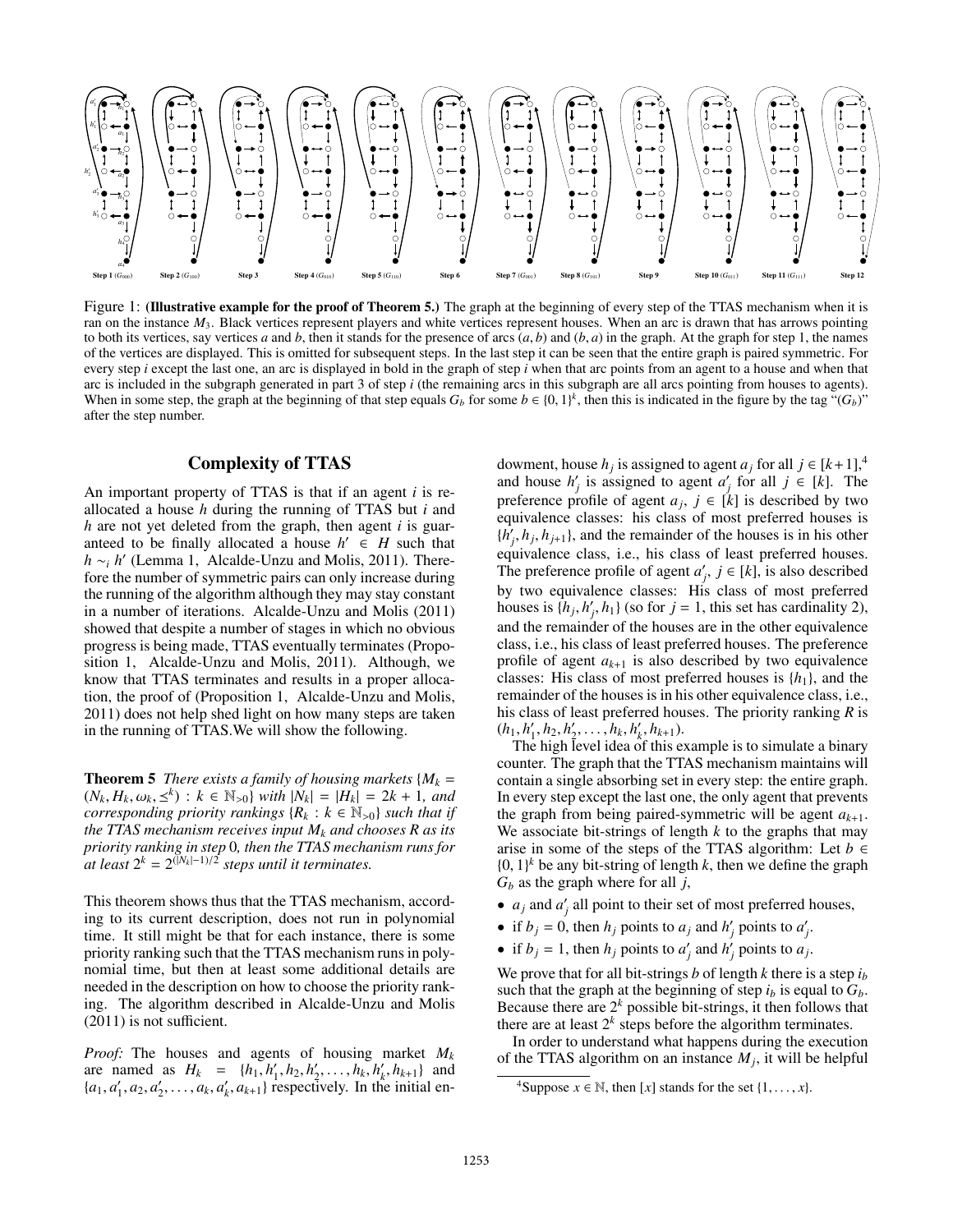to look at the example of Figure 1, where the graph at the beginning of every step is shown when we run the TTAS mechanism on  $M_3$ .

Let us assume that at the beginning step *i* of the execution of the TTAS mechanism, the graph is equal to  $G_b$  for some *b*. We can prove that  $G_b$  is strongly connected:

Claim 3 *For each length k bit-string b, G<sup>b</sup> is strongly connected.*

*Proof:* We first show that there is a path from  $h_1$  to every other vertex *v*.

If  $b_1 = 0$ , then  $h_1$  points to  $a_1$  and  $h'_1$  points to  $a'_1$ . If  $b_2 =$ 0, then there exists a path  $(h_1, a_1, h_2, a_2, h'_2, a'_2)$ . If  $b_2 = 1$ , then there exists a path  $(h_1, a_1, h_2, a_2, h'_1, a_2)$ . then there exists a path  $(h_1, a_1, h_2, a_2, h'_2, a_2)$ .<br>If  $h_1 = 1$ , then  $h_1$  points to  $a'_1$  and  $h'_1$ .

If  $b_1 = 1$ , then  $h_1$  points to  $a'_1$  and  $h'_1$  points to  $a_1$ . If  $b_2 = 0$ , then there exists a path  $(h_1, a'_1, h'_1, a_1, h_2, a_2, h'_2, a'_2)$ .<br>If  $b_2 = 1$  then there is a path  $(h_1, a'_1, h'_2, a_1, h_2, a'_2, h'_1, a_2)$ . If  $b_2 = 1$ , then there is a path  $(h_1, a'_1, h'_1, a_1, h_2, a'_2, h'_2, a_2)$ .<br>Therefore *h*, has a path to each of the following vertic

Therefore  $h_1$  has a path to each of the following vertices:  $a_1, a_2, h_1, h_2, a'_1, a'_2, h'_1, h'_2.$ <br>
Using the same aroum

Using the same argument, we can see that for each  $a_j$ , there is a path to  $a_{j+1}$ ; for each  $a'_j$ , there is a path to  $a'_{j+1}$ ; for each  $h_j$  there is a path to  $h_{j+1}$ ; for each  $h'_j$ , there is a path to  $h'_{j+1}$ . Therefore, it holds that: From  $h_1$ , there is a path to each  $a_j$  for  $j \in [k+1]$ ; From  $h_1$ , there is a path to each  $a'_j$  for *j* ∈ [*k*]; From *h*<sub>1</sub>, there is a path to each *h<sub>i</sub>* for *j* ∈ [*k* + 1]; and from  $h_1$ , there is a path to each  $h'_j$  for  $j \in [k]$ .

Similarly, it can be shown that from every vertex, there is a path to  $h_1$ . This completes the argument of the claim.

 $\Box$ 

Therefore, *G<sup>b</sup>* has only one absorbing set: the whole of *Gb*.

Also observe that for all *b*, *G<sup>b</sup>* is not paired symmetric, because of player  $k + 1$ . From this we conclude that if the graph at the beginning of a step  $i$  is equal to  $G_b$ , for some  $\bar{b} \in \{0, 1\}^k$ , then the TTAS mechanism does not terminate at step *i* and the mechanism will certainly reach step *i* + 1 step  $i$ , and the mechanism will certainly reach step  $i + 1$ .

For some step *i* of the TTAS mechanism, and for every agent  $a \in N$ , let  $S_a^i$  denote the set of most preferred houses of *a* that are ranked lower than the house assigned to *a* in step *i*. However, if this set is empty, then define  $S_a^i$  to be the set of most preferred houses of *a*. Let us assume that for step *i*, the following property holds, which we will call *Property A<sub>i</sub>*: for every agent  $a \in N$ , it holds that the set of most preferred houses of *a* that have been provisionally assigned to *a* the least number of times (including 0 times), is  $S_a^{\bar{i}}$ .

We define a straightforward bijection  $c : \{0, 1\}^k \to [2^k - 1]$   $\{0\}$  as follows: bit-string *b* corresponds to the integer 1] ∪ {0} as follows: bit-string *b* corresponds to the integer  $\sum_{j=1}^{k} 2^{j-1}b_j$ . We then see that the following happens:

Claim 4 *Let b be a bit-string of length k, suppose that i is a step in the TTAS mechanism such that the graph at step i is equal to Gb, and suppose that Property A<sup>i</sup> holds.*

• *If*  $c(b)$  *is even, then the graph at step i* + 1 *of the TTAS algorithm is equal to*  $G_{b+1}$ *, and Property A<sub><i>i*+1</sub></sub> *holds.* 

• *If c*(*b*) *is odd and not equal to* 2 *<sup>k</sup>*−1*, then the graph at step*  $i+2$  *of the TTAS algorithm is equal to*  $G_{b+1}$ *, and Property*  $A_{i+2}$  *holds.* 

*Proof:* If  $c(b)$  is even, it is easy to see that at the beginning of step  $i + 1$ , the graph will be  $G_{c^{-1}(c(b)+1)}$ : the only cycle found in part 3 of step *i* is  $(h_1, a_1, h'_1, a'_1, h_1)$ . Any other cy-<br>cles would have to make use of one of the arcs pointing tocles would have to make use of one of the arcs pointing toward  $h'_1$ , but that is not possible by the vertex-disjointness property of the cycles in the subgraph used at part 3 of step *i*. After augmenting  $G_b$  according to cycle  $(h_1, a_1, h'_1, a'_1, h_1)$ , it is easy to check that the graph is equal to  $G_{b+1}$ . Also obit is easy to check that the graph is equal to  $G_{b+1}$ . Also, observe that Property  $A_{i+1}$  holds.

If  $c(b)$  is odd and not equal to  $2^k - 1$ , then define *j* to be the largest index such that  $b_j = 1$  for all  $j' \leq j$ . Then, in part 3 of step *i*, the cycle  $(h_1, a'_1, h'_1, a_1, h_2, a'_2, h'_2, a_2, \ldots, h_j, a'_j, h'_j, a_j, h_{j+1}, a_{j+1}, h'_{j+1},$ <br>  $h'_1, h'_2, h'_2, h'_3, h'_3, h'_3, h'_4, h''_5, h''_6, h''_7$  $a'_{j+1}, h_1$ ) is found, and no other cycle is found, because oth-<br> $a''_{j+1}, h_1$ ) is found, and no other cycle is found, because otherwise *h*<sup>1</sup> would be in such a cycle: a contradiction. It is not hard to verify that property  $A$  still holds for step  $i+1$ , and the graph that now arises at the beginning of step  $i + 1$  is again a single absorbing set that is not paired symmetric, because of  $a_{k+1}$ . Step  $i + 2$  will therefore certainly be reached, and it can be verified by similar reasoning as before that again a single cycle is found in part 3 of step  $i + 1$ . This cycle is  $(h_1, a'_{j+1}, h_{j+1}, a_j, h_j, a_{j-1}, h_{j-1}, a_{j-2}, h_{j-2}, \ldots, a_1, h_1)$ . Aug-<br>menting the graph on this cycle makes the graph exactly menting the graph on this cycle makes the graph exactly equal to  $G_{c^{-1}(c(b)+1)}$ . Moreover, Property *A* now still holds for step  $i + 2$ .

Property  $A_1$  is certainly satisfied, and the graph at step 1 is *G*<sub>000...</sub>. By straightforward induction, using the claim above, it follows that for all bit-strings *b* of length *k* there is indeed a step  $i_b$  such that the graph at the beginning of step  $i_b$  is equal to  $G_b$ .

**Discussion** 

| Properties                 | <b>TTAS</b>    | <b>TCR</b>                    | <b>GATTC</b>          |
|----------------------------|----------------|-------------------------------|-----------------------|
| Core, Pareto optimal       |                |                               | $\sqrt{\ }$ Th. 1     |
| Strict core (if non-empty) |                | $\mathcal{L}^{\text{Cor. 1}}$ | $\sqrt{\text{Th. 2}}$ |
| Strategy-proof             |                |                               | $\times$ Th. 3        |
| Polynomial-time            | $\times$ Th. 5 |                               | $\times$ Th. 5        |

Table 1: Housing market mechanisms: new results are in a bolder font.

We analyzed and compared two recently introduced housing market mechanisms. Whereas it was shown that TTAS may take exponential time, TCR was shown to be strict core selecting just like TTAS. The new and old results are summarized in Table 1. Our abstraction from TTAS and TCR to GATTC helps identify the crucial higher level details and commonality of both TTAS and TCR. This leads to simple proofs for properties satisfied by any GATTC mechanism. Whereas core, strict core, and Pareto optimality are properties that can be fulfilled by any GATTC mechanism, additionally satisfying strategy-proofness requires subtlety in